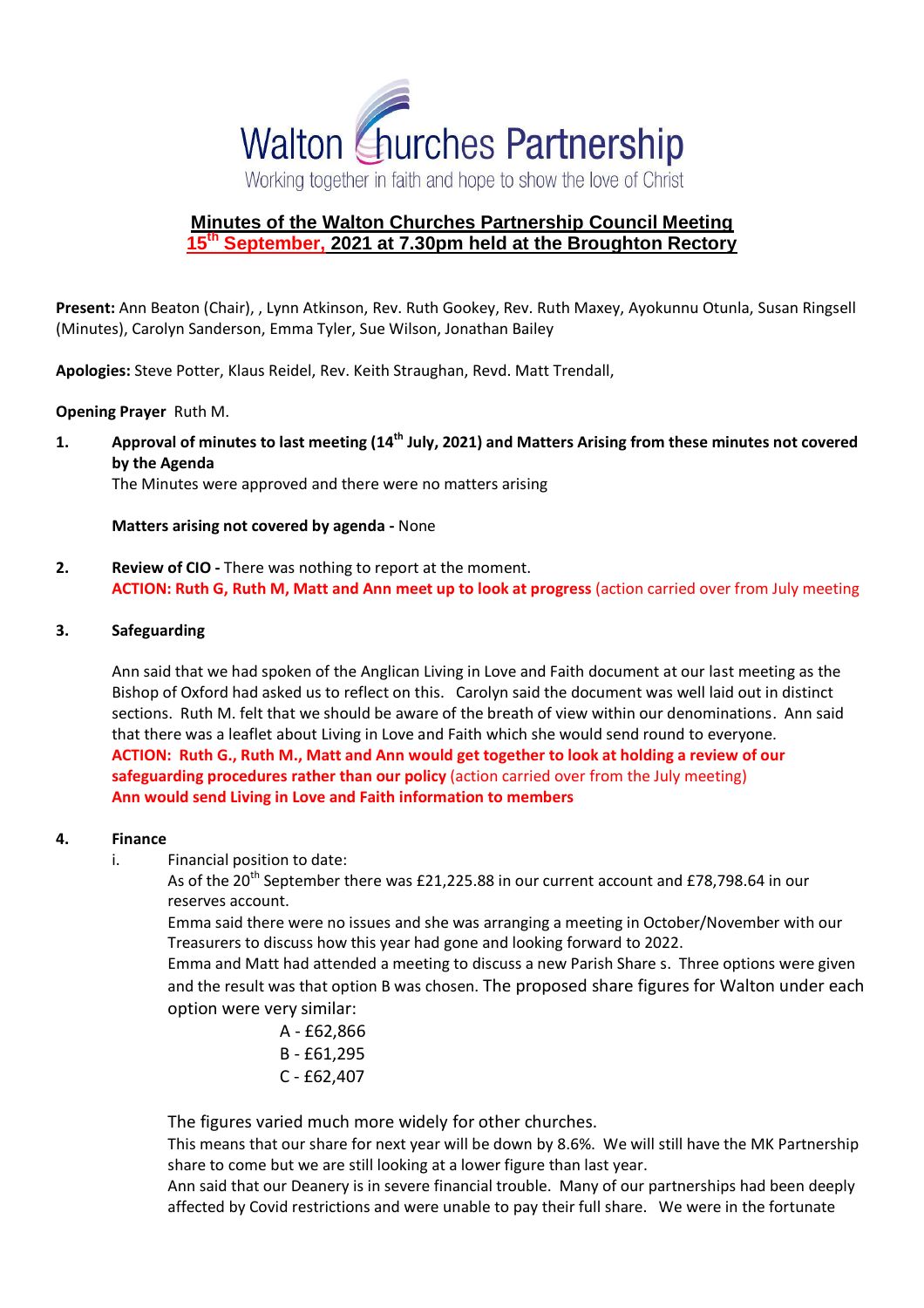position of not having to rely on rental income for instance to make our books balance. This loss of share had impacted on the Deanery. It has been suggested that partnerships who were able might consider supporting the Deanery financially. Ann said she would like to put forward that our Partnership pay our present share next year thereby donating the difference from the lower figure we will then be paying.

**ACTION: Would members please reflect on this for a discussion at our next meeting**

ii. Reserves Policy; Emma explained to the meeting the figures she had put against the short and medium terms and asked the meeting if they agreed them. After a full discussion the £30,000 was agreed as put in the short term and the £5,000 for the medium term but it was felt that a sum of £10,000 for property repairs should be added. The meeting felt that the long term figure should be the monies in the reserve account.

Carolyn asked if the longer term issue should be something the CWW Guidance Group should be considering?

Ruth G and Ann felt that there were several things that needed to be discussed regarding the longer term policy.

Emma asked if everyone was happy with the individual congregation paragraph (3 months). Everyone agreed saying they liked the 'review and support' element and that it showed we were one team.

**Action: Emma would draw up a draft with the figures discussed for a further discussion at our next meeting. Ann would speak to our Accounts Examiner regarding our Reserves Policy when it had been finalised.**

iii. Insurance: Emma confirmed that we had paid approx. £200 more for our overall changes to the policy the Wellbeing Café being one of them.

Ann thanked Emma very much indeed for all her work on our behalf.

#### **5. CWW Reference Group**

The Group were due to meet on the 23<sup>rd</sup> September. At this time there was nothing to report. Ann asked if it was possible that the Group's meetings could be convened before the WCP meetings so that a full report of any business discussed could be given. Carolyn said she would note this.

#### **6. Ministry**

- i. Renew Wellbeing Café It had rained heavily for the first Café after the break so attendance was down but there has been interest shown by local people. The pilot had gone well. We will use this year to see if the Café is viable to run. We will continue to use the resources of the Wellbeing Family East Midlands Region although there will be a cost for this.
- ii. Week of Guided Prayer June 2022: Possibly looking at the 19<sup>th</sup> June. A good response from the prayer guides: seven have already signed up. Ruth M will contact them again in the New Year. The big question is a potential venue. We will need a budget for this Week.
- iii. Apprentice Course: This is a course being run by Matt for people who wish to be baptised or confirmed or someone seeking to refresh their faith – rather like a mini-Alpha course. The first meeting is on the 28<sup>th</sup> September.
- iv Thanksgiving/Memorial Services Matt is holding two Memorial Services: one at All Saints at 3.00pm and one at St. Mary's at 5.00pm on the  $17<sup>th</sup>$  October. On the  $1<sup>st</sup>$  November there will be a Thanksgiving Service for Partnership members at 7.30pm at Christ the King.
- v Remembrance The Services would be on Remembrance Sunday.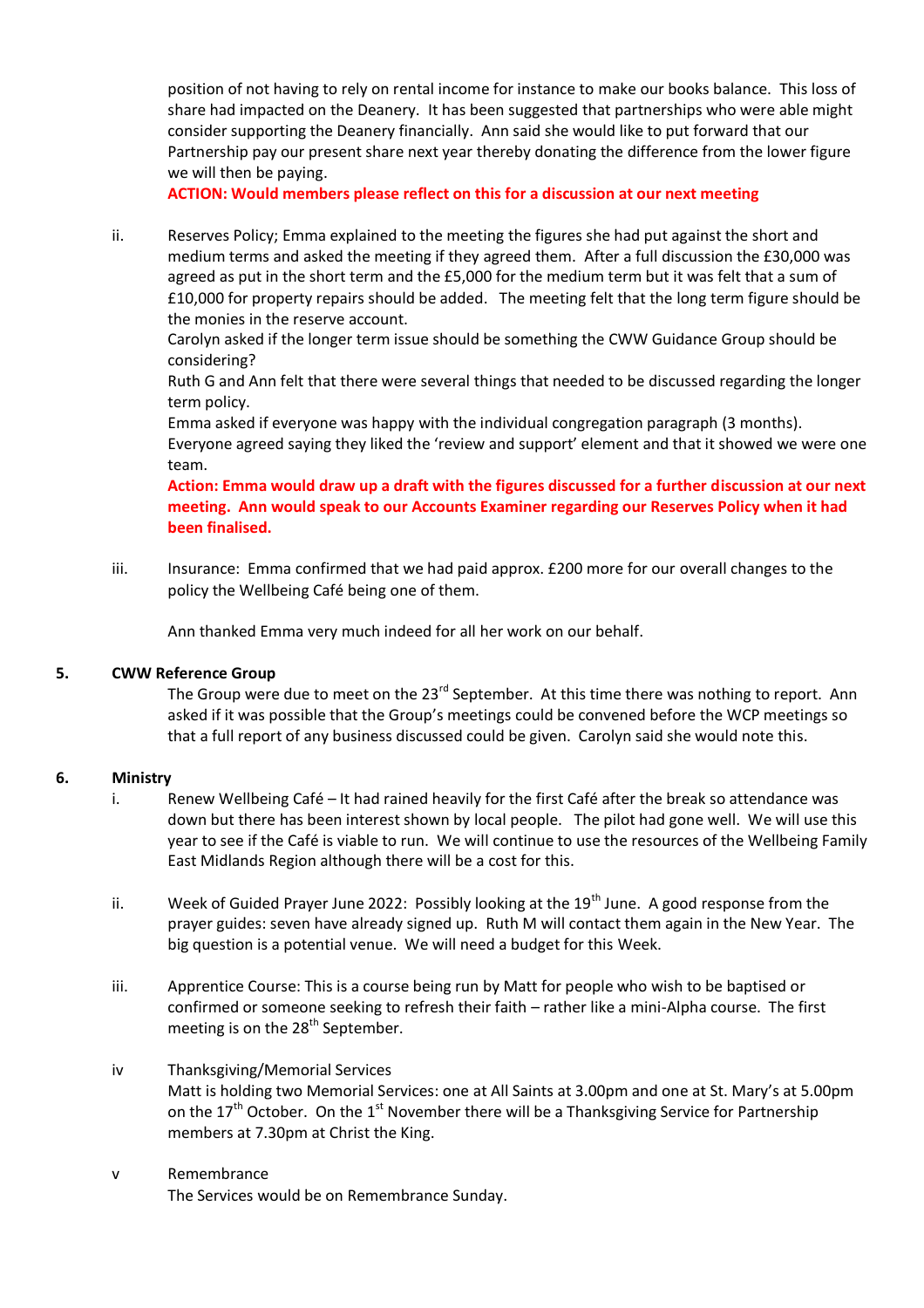#### vi Advent Details for Advent were to be confirmed. It was difficult to plan ahead at the moment.

- vii Zoom Kids, Relaxed Teams and Rock Solid Ruth M asked if we could confirm that funding for all three of the above should come from the WCP and this was unanimously agreed. Carolyn asked if there were children from the Partnership attending Zoom Kids and Relaxed Teens. Ruth M. said it was difficult with teenagers to get them to mix. Emma said she had a couple of parents who've paid for the full year. Should she transfer their monies and it was agreed that she would do so.
- viii New office opportunity in the new Wavendon Community Centre The site of the old St. Mary's School had been fully revamped and was now available for community use. The opportunity had arisen for us to have a fully equipped office there for a rent of  $£1,600$  per annum. This presented an ideal opportunity for our clergy to have a more 'official' venue to be able to meet parishioners. Ann would seek clarification that it would be large enough for small meetings. The meeting agreed unanimously to ask Matt to proceed with the necessary paperwork to secure the room.

**Action: Matt to confirm that we will rent out the agreed room in the new Wavendon Community Centre at a rent of £1,600 per annum.**

# **7. Care in the Creation Group**

Work had been directed at events for the Big Green Week so the Group had not met since our last meeting.

## **8. Events**

## **As above.**

- i. Ride and Stride it was felt this had been very successful. Opening our churches had a very positive effect.
- ii. Great Big Green Week : lots going on for this week: Christ the King are working with local schools and on an art display with St. Bernadette's RC Primary School to highlight climate change. They had a week long education station and recycling point. CWW are doing Forest Church and more and St. Mary's having a churchyard trail looking at trees. A super effort by our Partnership.
- iii. Camino (COP) pilgrims Ruth M said it was very interesting listening to the young people talking about their pilgrimage.

## **9. Congregational Round Up**

*Community Church CWW St. Mary's All Saints Roman Catholic Church*

Christ the King: Ruth G said they held a Songs of Praise style service on the Sunday of the Bank Holiday weekend which was quite full and worked well. It has been a really good summer with everyone reconnecting. They are using materials from The London Institute for Contemporary Christianity for the next few weeks – living out the Gospel from Monday to Sunday. They are thinking at the moment of how to transition to some form of live streaming. The Prayer Course has gone very well and Carolyn has been amazing helping with the Course. Carolyn said that Peter Greig (who produced the material) is going to produce material for Sunday  $26<sup>th</sup>$  too. Lynn said numbers had crept up in September too so church is looking very busy. Ruth G said she was getting to know some new faces and it was all very encouraging.

CWW: Ruth M said that CWW remained outside for everything this summer except for Quiet Church. We are gradually reducing the number of gazebo churches now but will put the sides on soon! We held a 'back together picnic' and lots of new people have joined. Café Church will go back inside soon but Forest Church will remain outside. Our coffee morning is growing too. For midweek groups Ruth M said we are using the